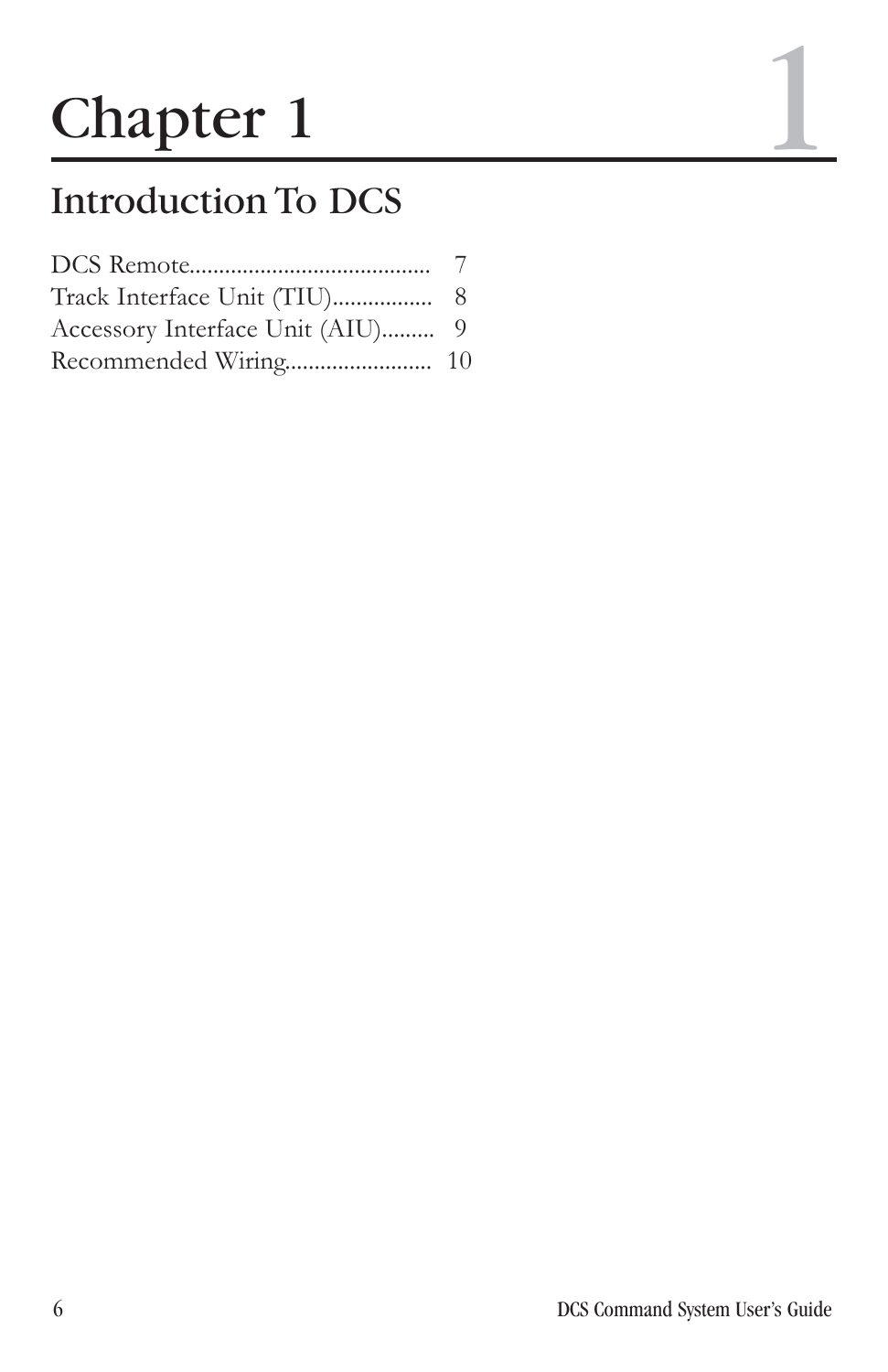#### **DCS Remote Control**

This is the device you will use the most when controlling your trains. It communicates with the TIU via a 900MHz signal in much the same manner as your cordless phone communicates with its base. The remote does not talk directly to the locomotive or accessory you are controlling.



attaches between remote and TIU for programming new software features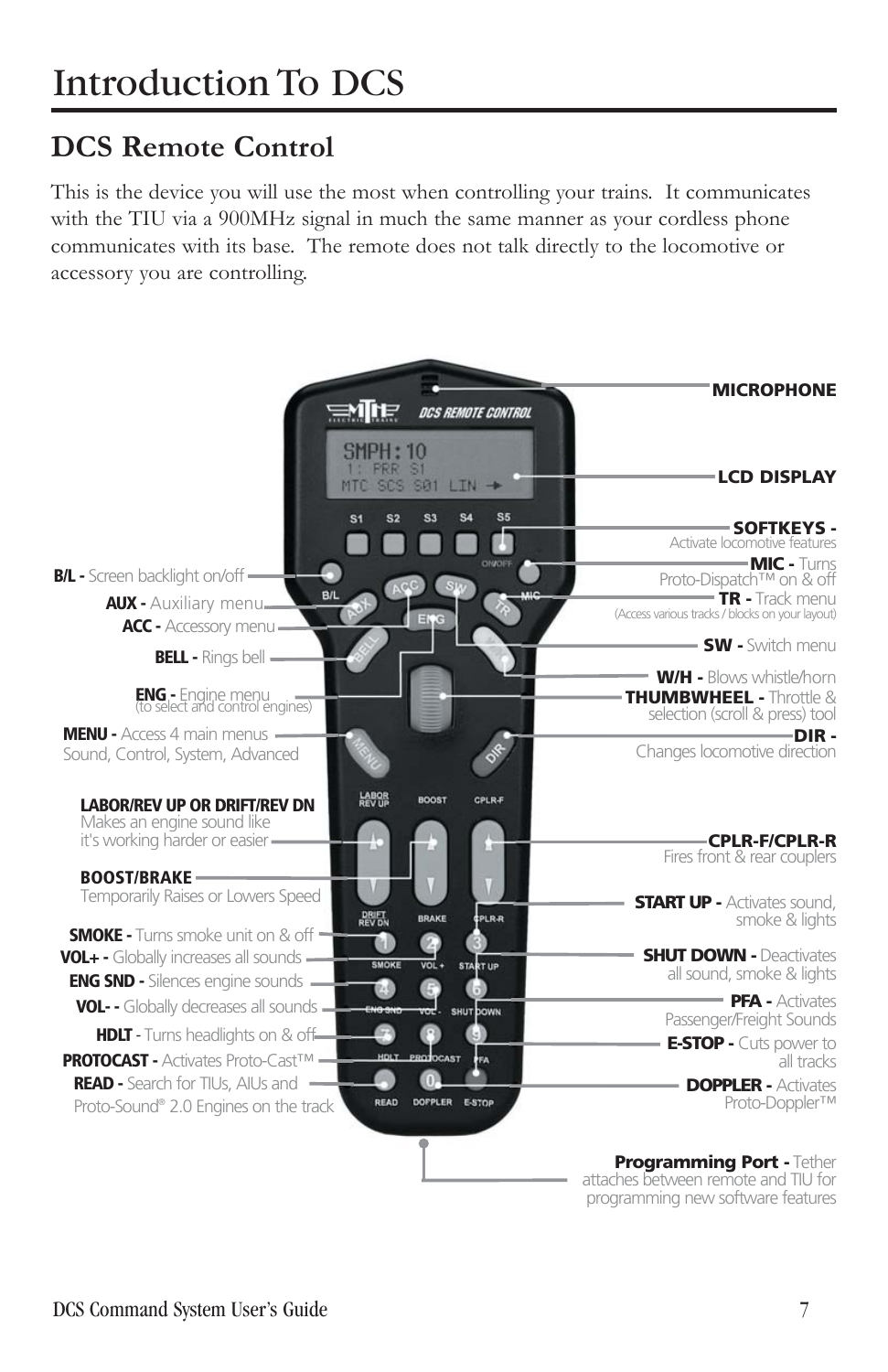#### **The Track Interface Unit**

Also known as the TIU, the Track Interface Unit is the brains behind the DCS system. Connected between the transformer and the track, the TIU receives signals from the DCS remote control and relays those signals to each train you are controlling via the rails. The type of signal relayed to the train depends on the operating mode at the time. If operating conventionally, the TIU will raise and lower track voltage to control engine speed. If operating in command mode, the TIU will send a digital signal to each train you are controlling via the track rails.

This digital signal is very powerful and contains a lot of information much like the digital signals used in today's high tech products. These digital signals are what allow DCS to perform the hundreds of functions designed into the system.

#### AIU Input Proto-Dispatch (MIC) Proto-Cast (Audio) Plug AIU in here to operate Plug mini-to-mini cable from Plug microphone in here if you audio source here to play accessories and turnouts via choose not to use the microphone sounds through train. DCS handheld. built into the handheld or to Variable Voltage In2 record custom sounds. Connect AC transformer here. Controls trains on Variable (Conv/DCS) Out2 connected track in Wire to track from here for conventional and conventional or command command modes. mode via the DCS handheld. Fixed (DCS) Out1 and Out2 Wire to track from here for command mode. Variable (Conv/DCS) Out1 Wire to track from here for conventional and command modes. **Fixed Voltage In1 Aux Power Input** and In2 Plug a Z-500 or Z-750 Connect transformer brick in here if you do here. Controls trains not connect a on connected track in transformer through command mode via the DCS handheld. The Fixed 1 channel. Also for remote use away Fixed1 channel also from layout to Serial Interface (RS-232) one of two ways that download files from Plug TMCC Command Base in operating power is **Power Indicator** PC. here. Plug PC in here for provided to the TIU. Red LED light blinks at initial program upgrades, sound set power up. The TIU address downloads, etc. (Cable sold corresponds to the number of Variable Voltage In1 separately.) times the Red LED Blinks Connect AC transformer here. Remote Input Controls trains on connected **ATTENTION**

TIU contains internal fuses. If there is no output, open the case (6 Screws) and check the fuse. More information on **Page 133.** Plug handheld into this jack for software upgrades and to operate with tether.

track in conventional or

handheld.

command mode via the DCS

DCS Command System User's Guide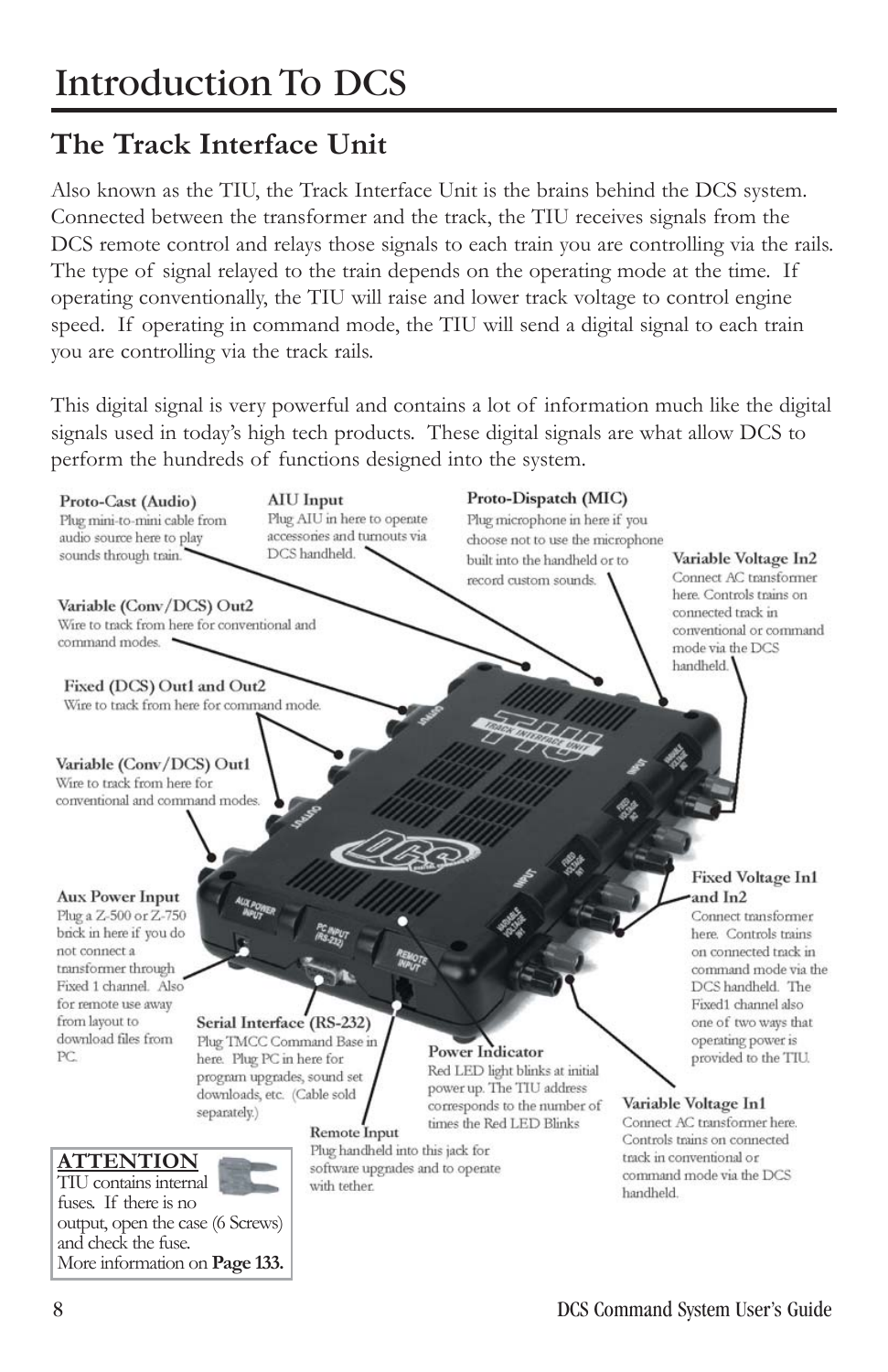#### **The Accessory Interface Unit**

The Accessory Interface Unit, also known as the AIU, plugs into the TIU and controls any accessory or switch wired to it. Each AIU can control up to 10 switches and 10 accessories and features the ability to turn the accessory on or off, or activate it momentarily.

The AIU essentially acts as a large relay and simply replaces the manual switches that are normally used to turn on and off model railroading accessories. Connection to the TIU is done through a special cable (included with the AIU) and up to five AIUs can be daisychained to one TIU.

#### **ATTENTION:**

**Connecting the TIU to the AIU output may cause damage to earlier model AIU's.**



 $\overline{Q}$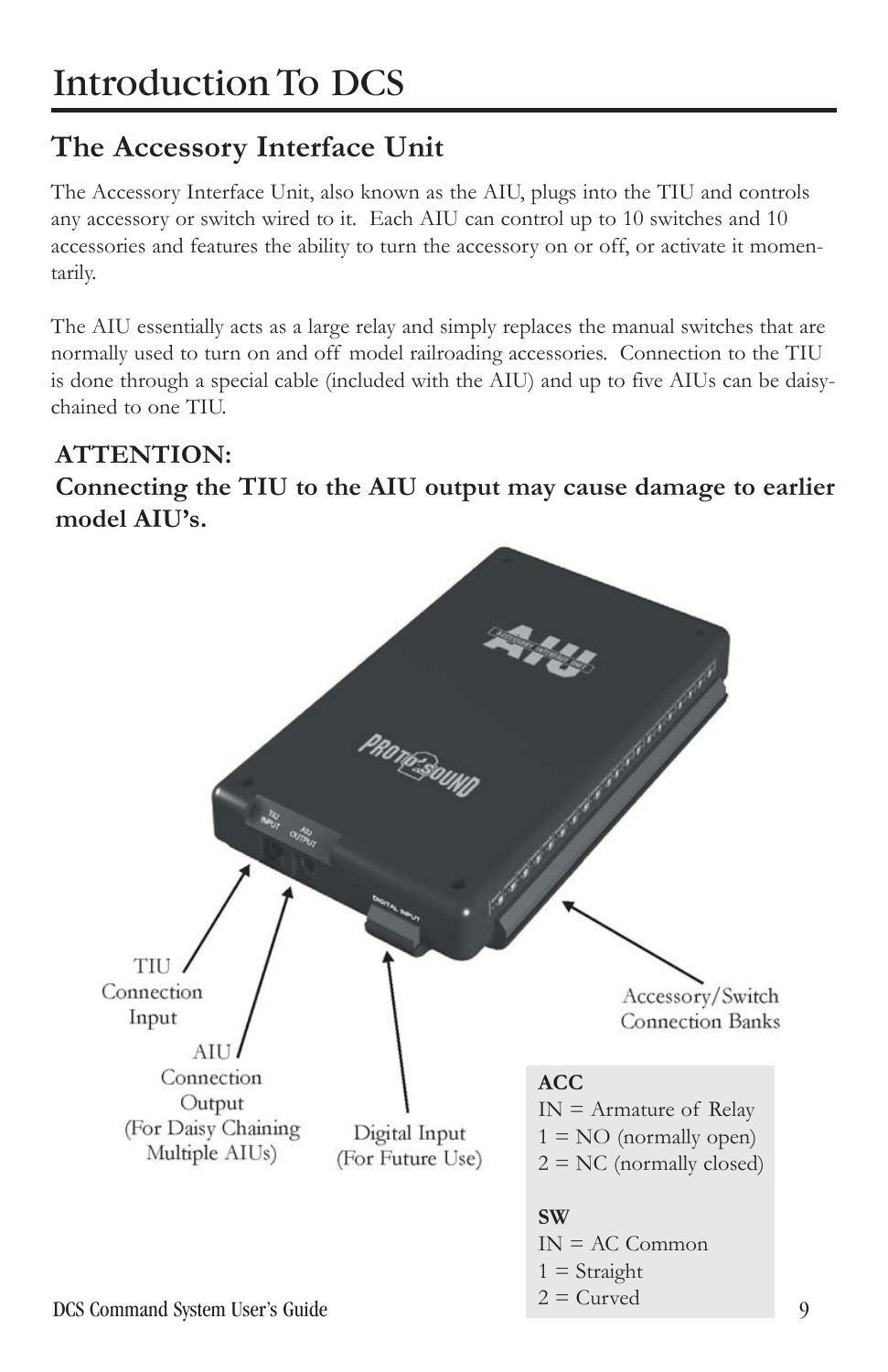#### **Recommended Wiring Method**

It is important for good operation to make the most efficient use of the power and digital signal available on your track. Poor wiring and bad connections offer resistance and can interfere with receipt of the DCS signal and limit the number of engines and cars you can run on your track. Be sure to use proper wire (we recommend 16-gauge or larger paired wire, like speaker wire) and good connections (good connections mean crimp or solder).

Because center rail blackening is not conductive, you may find that the blackening on your track creates resistance that drains power and signal. If so, use Scotch-Brite®, finegrit sandpaper, or an LGB® track cleaning block to clean the blackening off the top of your center rail.

Advanced wiring information and diagrams, including wiring for layouts using blocks for conventional operation, are located in the "Universal Locomotive and Accessory Operation" section of this manual.

#### **Optimal Performance Wiring Principles:**

- Use 16-gauge or larger paired wire (such as speaker wire)
- Use a star pattern (home run wiring) to wire directly from the TIU to each lock-on
- Use a terminal block to carry power and signal from one TIU channel to multiple lock-ons
- Avoid common bus wiring
- Solder for tight connections (not required)
- Clean the blackening off the top of the center rail (if necessary)
- Power accessories and turnouts via auxiliary, not track, power
- Place a lock-on (or wire directly to track) approximately every 25 linear feet, both center and one outside rail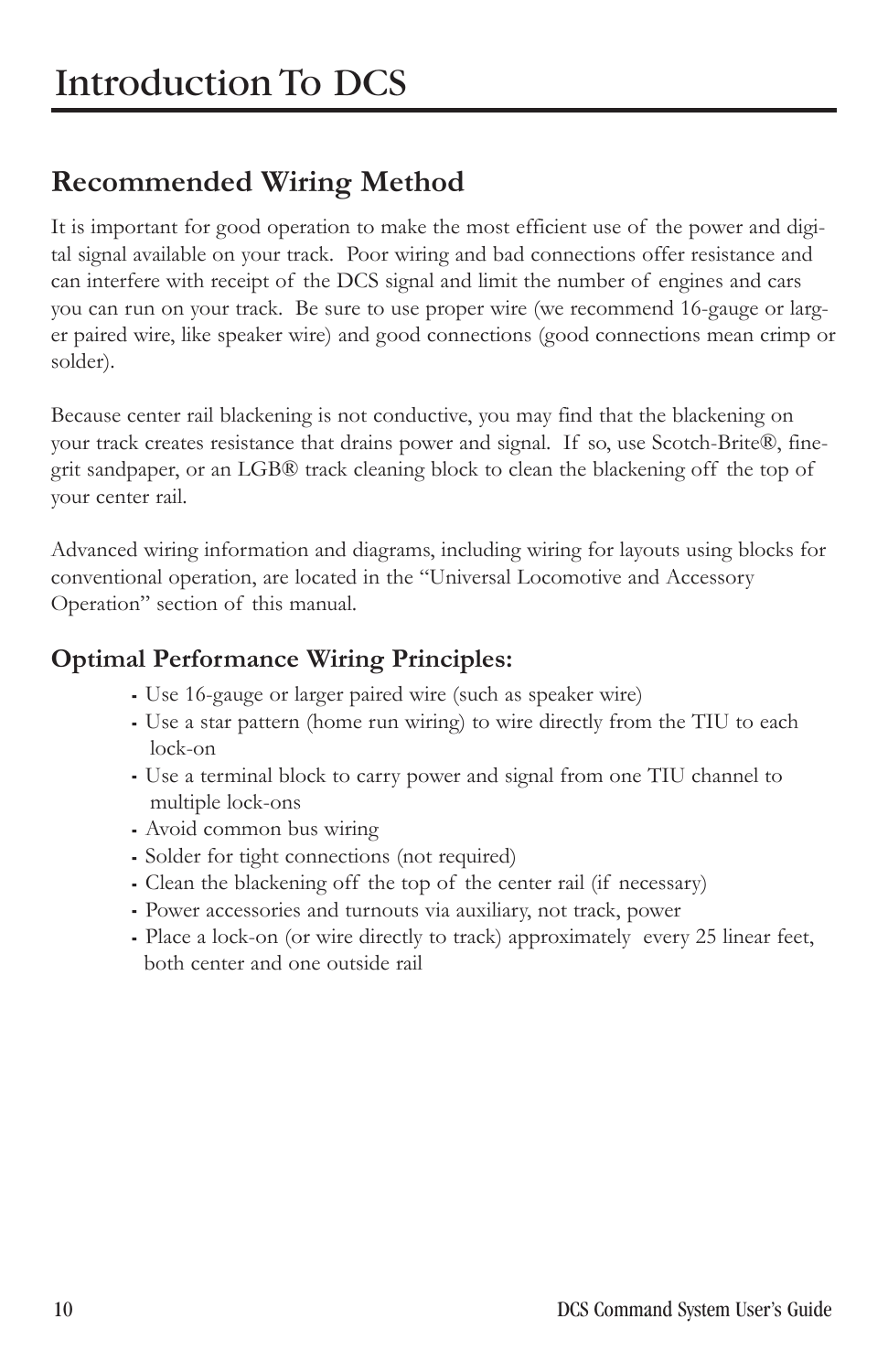#### **Recommended Wiring Method**



**Note:** *This very quick wiring scheme (through the Fixed In 1 and Fixed Out 1 inputs) allows for operation of the connected loop of track in DCS command mode only. Please see the "Advanced Connection" section of this manual in the "Universal Operation" chapter for all the wiring options if you have more complex wiring and operational needs, including conventional mode and TMCC operation.*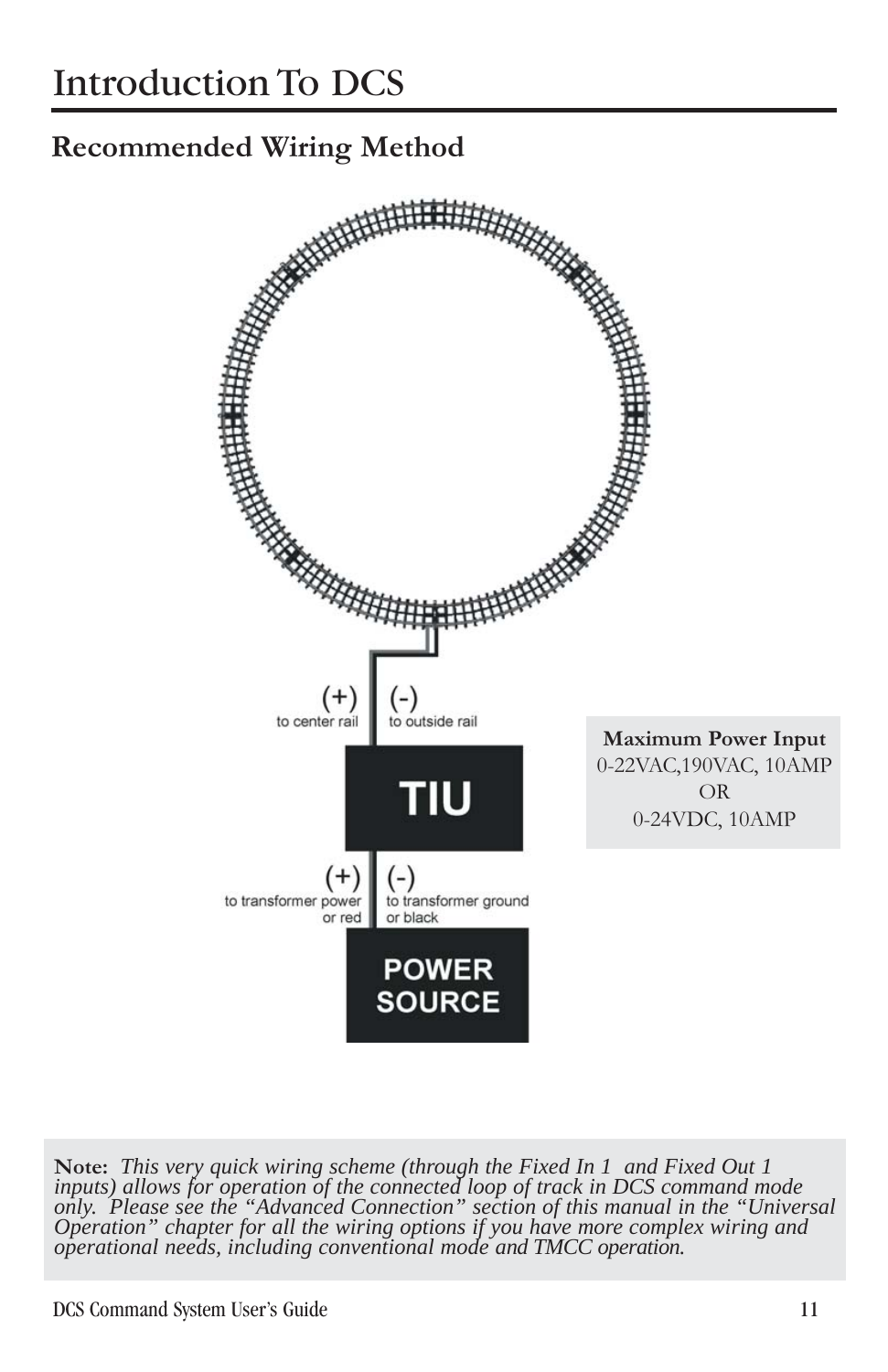#### **Recommended Wiring Method**

**Basic DCS Wiring for Command Layouts** (Large Layouts May Require Lock-ons Every 20-25 Feet)



#### **Optional Additional Equipment Shown:**

M.T.H. Terminal Block (Item No. 50-1014)

The screws in each terminal strip of this terminal block are electrically connected to one another, making it easy to wire the TIU's output into the binding posts and then wire out to several lock-ons from different terminal pairs.

*Transformer Note: Although we do not recommend using the DCS System with homemade transformers or those that put out more than 12 amps, virtually any commercial AC hobby power supply will work with DCS. (See Transformer Compatibility Chart, p. 114) Bear in mind that as you begin to run more and longer trains together, you need to have lots of power on the track. For this reason, we recommend that railroaders with large layouts and long trains use M.T.H.'s Z-4000®(Item No. 40-4000), which is the most powerful UL-rated transformer on the market.*